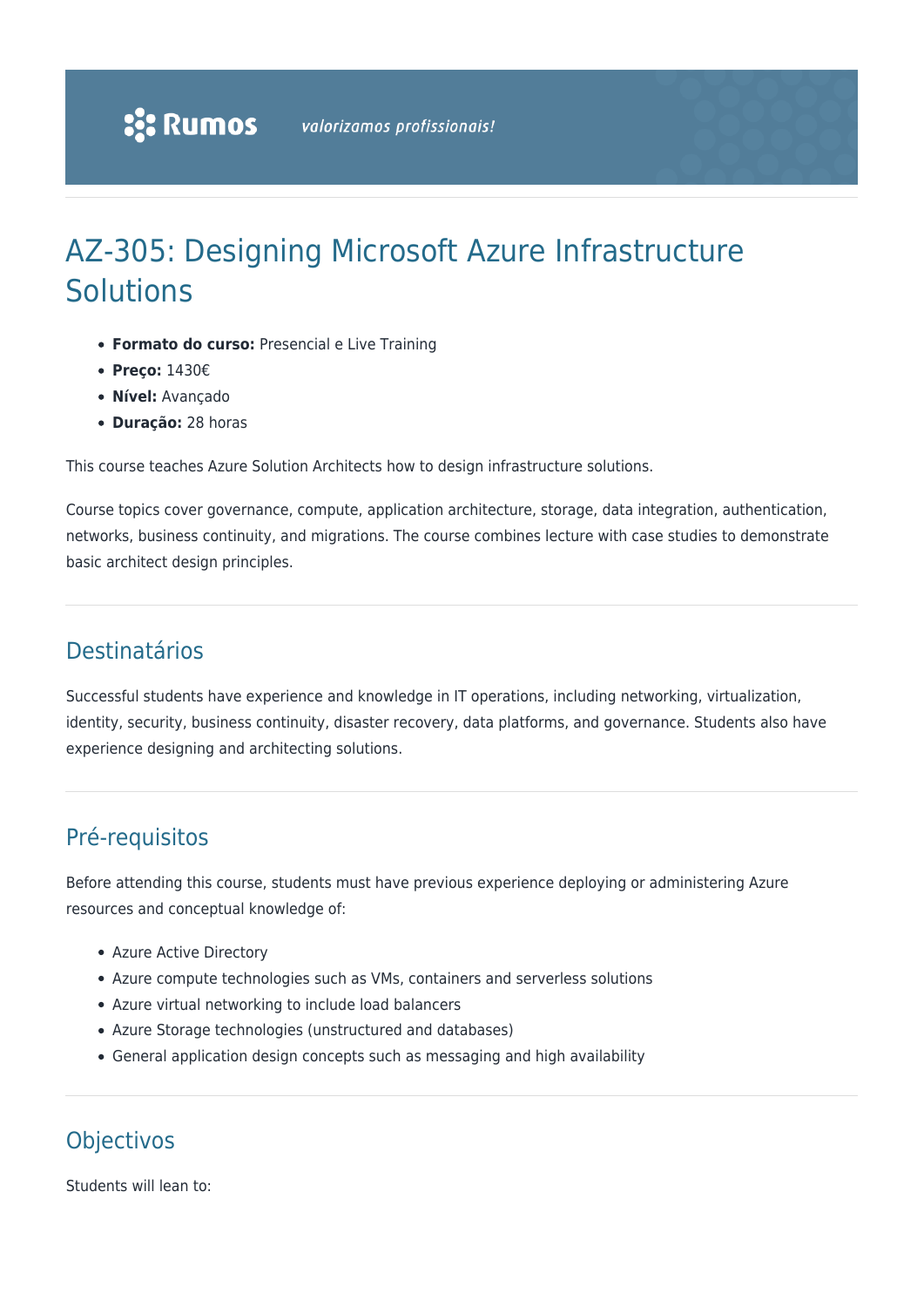- Design a governance solution.
- Design a compute solution.
- Design an application architecture.
- Design storage, non-relational and relational.
- Design data integration solutions.
- Design authentication, authorization, and identity solutions.
- Design network solutions.
- Design high availability solutions.
- Design backup and disaster recovery solutions.
- Design monitoring solutions.
- Design migration solutions.

### Programa

#### **Design compute and application solutions**

In this module you will learn about governance, compute, and application architectures.

#### Lessons

- Design for governance
- Design for compute solutions
- Design for application architectures

Lab : Case studies

#### **Design storage solutions**

In this module, you will learn about non-relational storage, relational storage, and data integration solutions.

Lessons

- Design a non-relational storage solution.
- Design a relational storage solution.
- Design a data integration solution.

#### Lab : Case studies

#### **Design networking and access solutions**

In this module you will learn about authentication and authorization, identity and access for applications, and networking solutions.